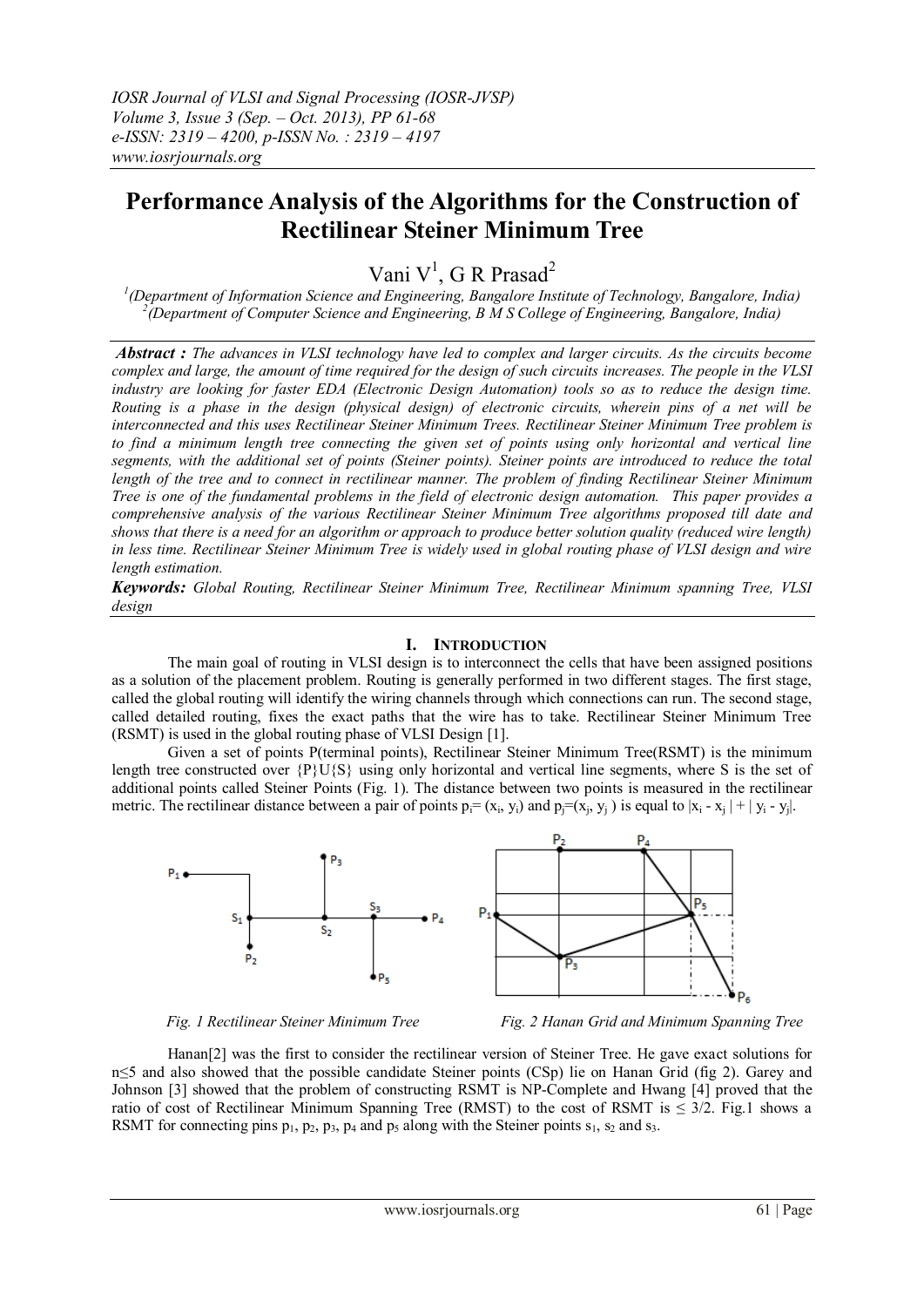# **II. BASIC DEFINITIONS**

## *Minimum Spanning Tree*

Given a set of points P, Minimum Spanning Tree (MST) is the minimum length tree over P. Fig 2 shows the MST over point's  $p_1$  to  $p_6$ .

#### *Rectilinear Minimum Spanning Tree*

Rectilinear Minimum Spanning Tree (RMST) is a MST where the distances between two points are measured in rectilinear metric and the edges are restricted to be of horizontal and vertical line segments.

## *Hanan Grid*

The Hanan grid [2] is the grid induced by the set of points P by drawing horizontal and vertical lines through each and every point in P (Fig.2).

#### *Hanan Points*

The points obtained at the intersection of horizontal and vertical lines drawn through the given set of points P are called as Hanan points [2].

## *L-Shaped Layout*

For each non-degenerate edge (an edge is non-degenerate if the endpoints of the edge do not lie on the same horizontal or vertical line) , two L-shaped layouts can be formed from the enclosing rectangle. In Fig.2 the two L-Shaped layouts for the edge e  $(P_5, P_6)$  are indicated using dotted lines.

# **III. ALGORITHM FOR CONSTRUCTION OF RSMT**

The analysis looks into the existing algorithms with respect to two perspectives: the execution time, i.e. the time complexity of the algorithm and the quality of the solution obtained, i.e. percentage of accuracy of optimal solution. It is still an open issue for the researchers to get optimal solution with reduced execution time. The existing algorithms are broadly classified as approximation and exact algorithms. Under this classification the different variants/approaches are grouped together and further expand on the research activity related to the construction of RSMT with respect to the time complexity and concept behind the algorithm.

# *3.1 Approximation Algorithms*

# *3.1.1 Spanning Tree Embedded Algorithms*

Spanning tree embedded algorithms are based on the concept of first constructing a MST over the given set of points P and then applying a particular strategy to generate RSMT from it. Most of the approximation algorithms for computing RSMT are based on this concept and are explained as follows:-

Ho, Vijayan and Wong [5] proposed a linear time algorithm (L-RST and Z-RST) for finding RSMT from MST. To construct a RSMT, the edges of the separable MST (the tree is separable if the enclosing rectangle layouts of non-adjacent edges do not overlap) are replaced by the L or Z-shaped layouts which have maximum overlap. The time to compute the MST is not considered while finding time to construct RSMT. Khang and Robins [6] have shown with example that the solution generated by the algorithm sometimes does not satisfy the condition of "the ratio of length Rectilinear Minimum Spanning Tree (RMST) to the length of Rectilinear Steiner Minimum Tree is  $\leq 3/2[4]$ ".

Hassan, Vijayan and Wong [7] proposed an O(nlogn) algorithm, where the neighborhood structure (the sub tree inside the dotted triangle is the neighborhood structure of point  $P_1$  in fig. 3) of the maximal independent set of the constructed MST points are replaced by their corresponding optimal RSTs. The condition for independency is that the neighborhood structure of the points should not have edges in common.



Fig. 3 Neighbourhood structure of point P1 and its RSMT

Khang and Robins [6] showed that all MST based algorithms have a worst case performance ratio of exactly 3/2. So, alternative RSMT approximation algorithms have been developed. Khang and Robins [8]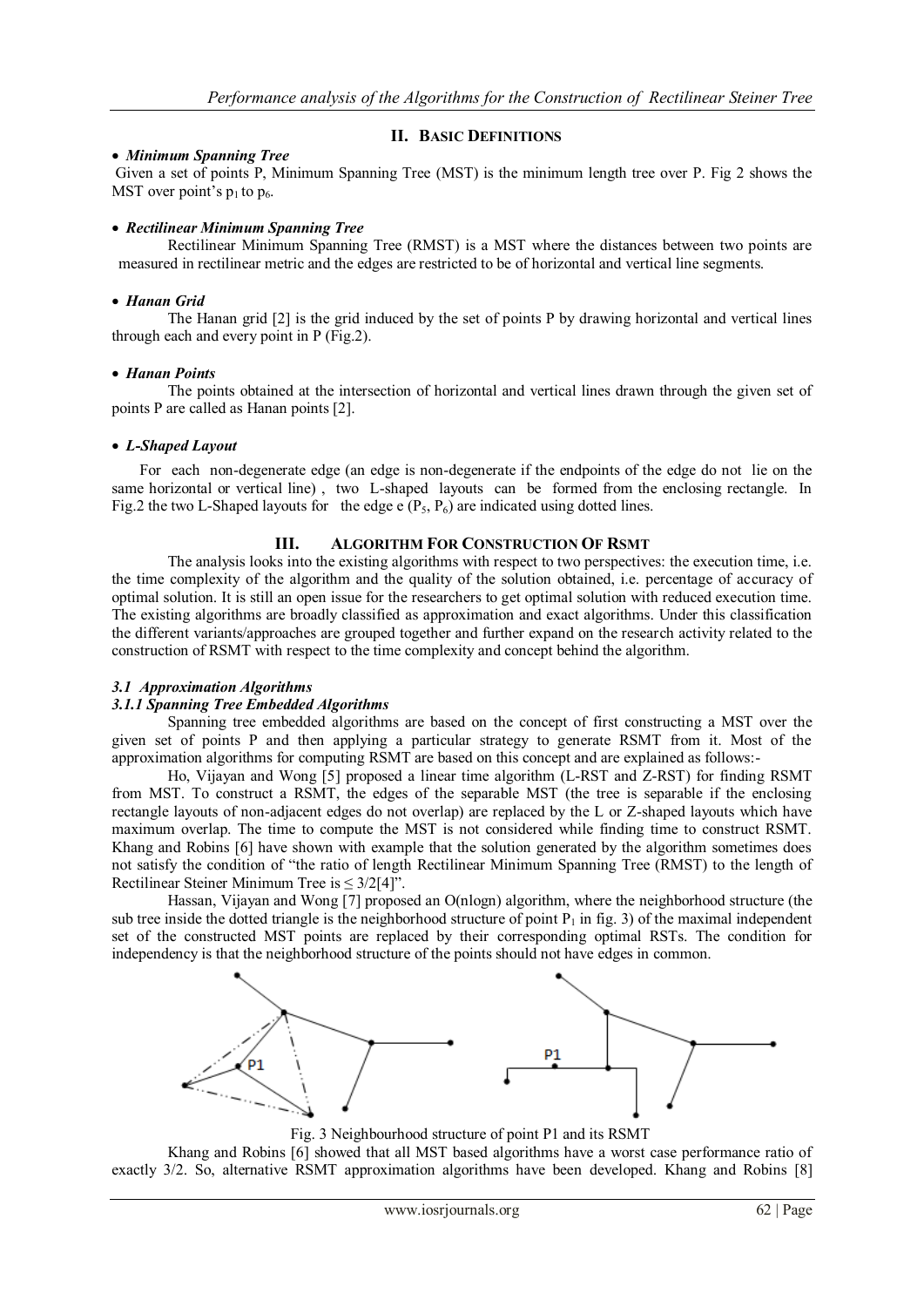presented a  $O(n^3)$  Iterated 1-Steiner (I1S) algorithm which iteratively adds a Steiner point x and constructs a RMST over P U $\{x\}$  until no more Steiner points which reduce the length can be found. Instead of adding a Steiner point iteratively, a batched variant (Batched Iterated 1-Steiner - BI1S) O(n<sup>4</sup>logn) algorithm adds a maximal independent set of Steiner points. The condition for independency is that a candidate Steiner point is not allowed to reduce the MST cost saving of another Steiner point.



Fig. 4 MST over P and the Candidate Steiner Points (CSPs)

Chao and Hsu [9] proposed an  $O(n^2 \log n)$  algorithm which incrementally adds Steiner points S to the point set P and generated the MST over  ${P\big\}U{S}$ . The Steiner points are added in two stages. During first stage - local refinement, two types of local Steiner points (lSp – median of three points) are identified and included to the given point set by looking at the local structure of the tree. The essential leaf lSp is the unique lSp formed by a leaf node or point, its parent and the neighbors of the parent and if only one lSp is generated by the adjacent edges of the internal node or point, then  $ISp$  is called essential internal  $ISp$ . In fig 4,  $S<sub>4</sub>$  is the essential  $ISp$  for leaf  $P_6$  and there is no essential leaf lSp for  $P_5$ . For the internal node  $P_4$ ,  $S_4$  is the essential internal lSp and there is no essential internal ISp for P<sub>3</sub>. During second stage - global refinement, the point or the corner point of an edge( Candidate Steiner point –CSp) is connected to CSp of the another edge of the tree that has the shortest path as compared to CSp's of the other edges and the longest edge is removed in the formed loop i.e. the Steiner points are introduced by looking at the global structure of the tree.



Fig. 5 Edge based heuristic

Borah, Owens and Irwin [10] proposed an  $O(n^2)$  edge-based heuristic algorithm for RSMT construction, which starts by computing a MST, incrementally improves it by connecting a point to the enclosing rectangular layout of neighboring visible edge and removes the longest edge in the formed loop. The time complexity was reduced to O(nlogn), but with complex programming strategies and data structures. In fig.5 point  $P_1$  of the MST is connected to the enclosing rectangle layout of the visible edge  $e_1$  and the edge  $e_2$  is removed, as it is the longest edge in the formed loop.

Griffith, Jeff, et al [11] showed that the direct implementation of I1S requires  $O(n^4 log n)$  time. So, they proposed an algorithm for the implementation of BI1S based on dynamic MST update method with runtime of  $O(n^3)$  per round. In dynamic MST update scheme, a new point is connected to each of the neighboring points in eight octants and the longest edge in the formed loop is removed. The parallel implementation using multiple processors was also done in near-optimal time.

Mandoiu [12] presented an algorithm similar to BI1S [8] where Steiner points are added based on bidirected cut formulation [13] as compared to greedily in BI1S.

Areibi, Xie and Vannelli [14] used BI1S [8] as a basis. The main contribution was an algorithm for K-Rectilinear Steiner Tree (K-RST) where a set of Rectilinear Steiner Trees are generated for the given set of points by adding k Steiner points at a time. The gain of adding a Steiner point is computed by connecting it to the points in 4 quadrants and eliminating the cycles thus formed (dynamic update of spanning tree).

Khang, Mandoiu and Zelikovsky [15] proposed an O(nlog<sup>2</sup>n) batched version of greedy triple contraction algorithm [16] - Batched Greedy Algorithm [BGA], where a batch of triples (triple is the optimal full Steiner tree for a set of three points where all the points are leaves) are added in each iteration to construct RSMT. Gain of adding a triple is computed by adding two edges for connecting the three points of a triple (addition of triple) and removing the longest edges in the formed loop (contraction). All the triples with positive gain are identified and added in a non-decreasing order of gain immediately followed by contraction. The Steiner points thus formed by the triple are added to the set of points P and MST over P is computed iteratively.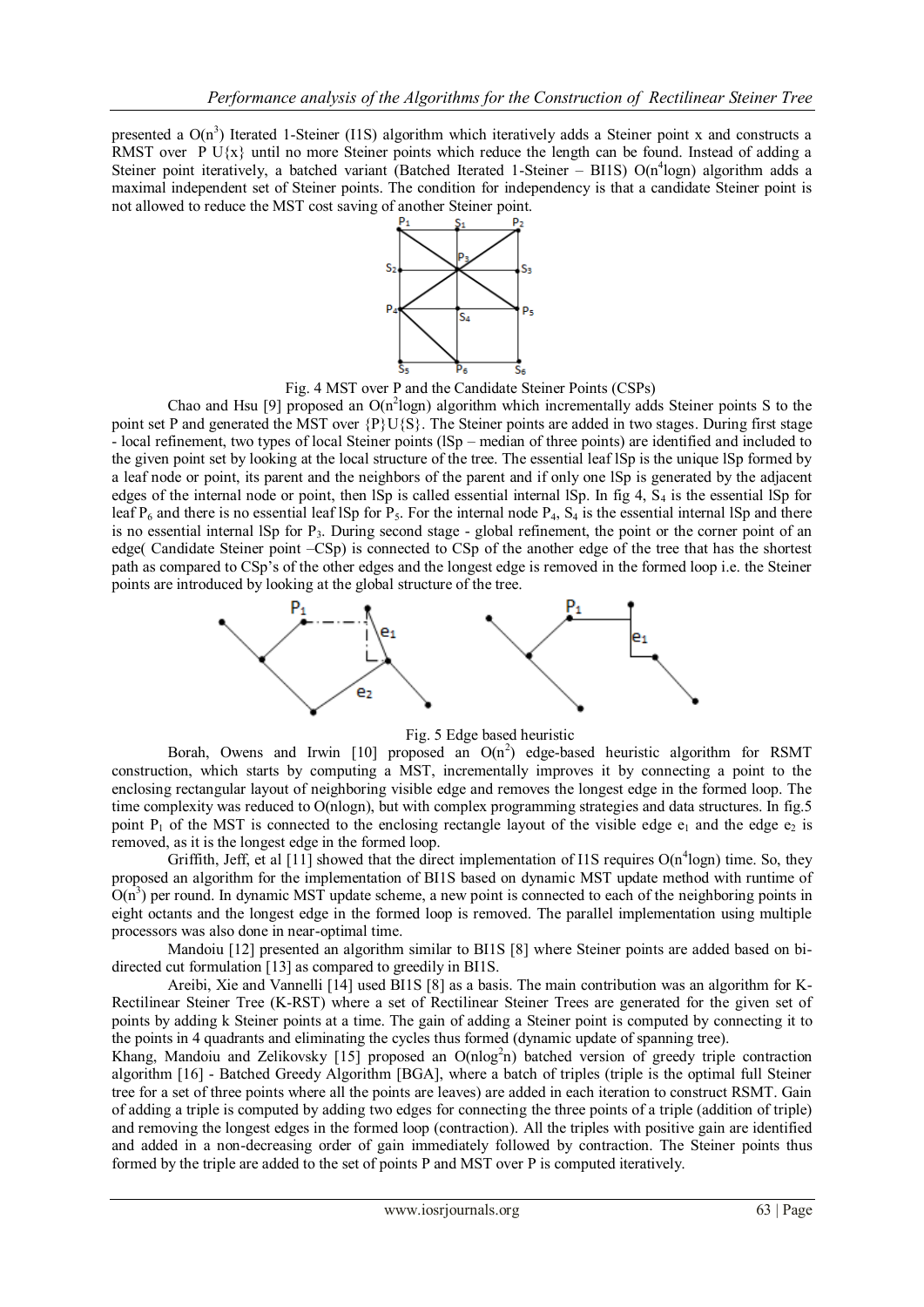Zhou [17] proposed a O(nlogn) Rectilinear Spanning graph (RSG) algorithm based on Borah et al edge based heuristic [10] on the Zhou at al spanning graph algorithm [18] . A spanning graph is a graph that contains an embedded MST and is constructed by partitioning each point's plane into eight octal regions thereby connecting this point to the closest point in each region. Further a spanning tree is formed based on the cycle property by removing the longest edge in the formed loop. Edge based heuristic algorithm applied on the Spanning Tree thus formed generates RSMT.

Cinel and Bazlamacci [19] proposed a modified and distributed RSMT algorithm based on the idea of Khang et al Batched Greedy Algorithm (BGA) [15] and Zhou's Rectilinear Spanning graph (RSG) algorithm [17]. The modified algorithm uses RSG approach to generate initial sparse graph and to update the MST. BGA approach is used for longest edge computation. Distributed version is based on parallelization of major components of the modified RSMT.

## **3.1.2** *Two point and three point connection strategy based algorithms*

Two points connection strategy is based on an idea of connecting a new point to the constructed current tree by the L-shaped layout iteratively. In three point connection strategy, a new point is connected to the two points (terminal point or the Steiner point) of the current tree using optimal RSMT. Algorithms for computing RSMT based on these strategies are as follows:-

Lee, Bose and Hwang's [20] proposed an  $O(n^3)$  single-net algorithm that uses three point connection strategy and Hwang's [4] exact solution for three points to construct the RSMT. This algorithm starts by computing an optimal RSMT for every group of three elements and selects the one with minimum length. It proceeds by iteratively adding a new terminal point  $\{x\}$  that has the shortest distance to one of terminal point  $\{y\}$  in the current tree by an optimal RSMT of three points  $(x,y,z)$  where z is a Steiner or terminal point adjacent to y with shortest length. It was also shown that the RSMT constructed using this algorithm can actually be constructed in  $O(n^2)$  operations.

Hwang's[21] O(nlogn) suboptimal algorithm labels the given set of points first by applying a labeling algorithm (labeling helps in selecting the points in the order they are added to the MST), computes RSMT of first three points and then applies three point connection strategy such that the remaining points are iteratively added to form a RSMT.

An  $O(n^2)$  algorithm by Katsadas and Kinnen [22] starts with a RMST constructed from L1 Voronoi diagrams [23] instead of Prims algorithm. This algorithm uses the concept similar to the one in Prim's algorithm except that the point selected to be added to the current tree has shortest distance not only from terminal points in current tree but from the set of terminal points and Steiner points included in current tree. Thus the algorithm iteratively adds a point that has a shortest distance to one of the point (Steiner or terminal point) in the current constructed tree using one of the L-shaped layouts which is closer to the unconnected points.

Souza, Carvalho and Ribeiro [24] devised an  $O(n^2)$  algorithm (H2PC) based on two point connection strategy. The algorithm starts by connecting the two nearest points by a straight line or by one of the two Lshaped layout using path selection criterion based on the delta value followed by connecting all the points in the eight octants to this path. The delta value is the difference in lengths of the two solutions obtained by connecting the two points using two paths (upper and lower L-shape layout). Similarly all the points are connected to the closest point in the current tree iteratively. Further they proposed an improved approximation algorithm (HAS) which uses H2PC as a building block. H2PC is successively applied by including the Steiner points obtained by the previous application of H2PC to the points set P.

# *3.1.3 Look-Up Table based algorithms*

Look-up table based algorithms compute the solution for the smaller value of n and stores it in the table. For larger value of n, the problem is recursively divided until the value of n is such that the table can be applied. Look-up table based RSMT algorithms are as follows:-

Chu and Wong [25] proposed a fast look-up table based O(nlogn) algorithm (FLUTE) for RSMT construction. Tables for computing RSMT and their length are pre-computed for  $n \le 9$ . For n>9, optimal net breaking algorithm is used to break the net recursively until n≤ 9. An accuracy parameter is introduced to indicate the level of accuracy the problem is handled with and its value indicates the different ways of net breaking that are tried. Increasing accuracy parameter value produced better solution but with increased runtime. FLUTE produced near-optimal solution similar to BI1S for n<30.

To overcome the problem of FLUTE, Wong, Yiu-Chung and Chu [26] provided an improvement (FLUTE 3.0) by modifying the net breaking algorithm, which efficiently partitions a net into smaller subnets that can be efficiently handled by original FLUTE algorithm. Experimental results showed that the quality of FLUTE 3.0 improved with accuracy parameter value and produced better solution than BI1S but with increased runtime.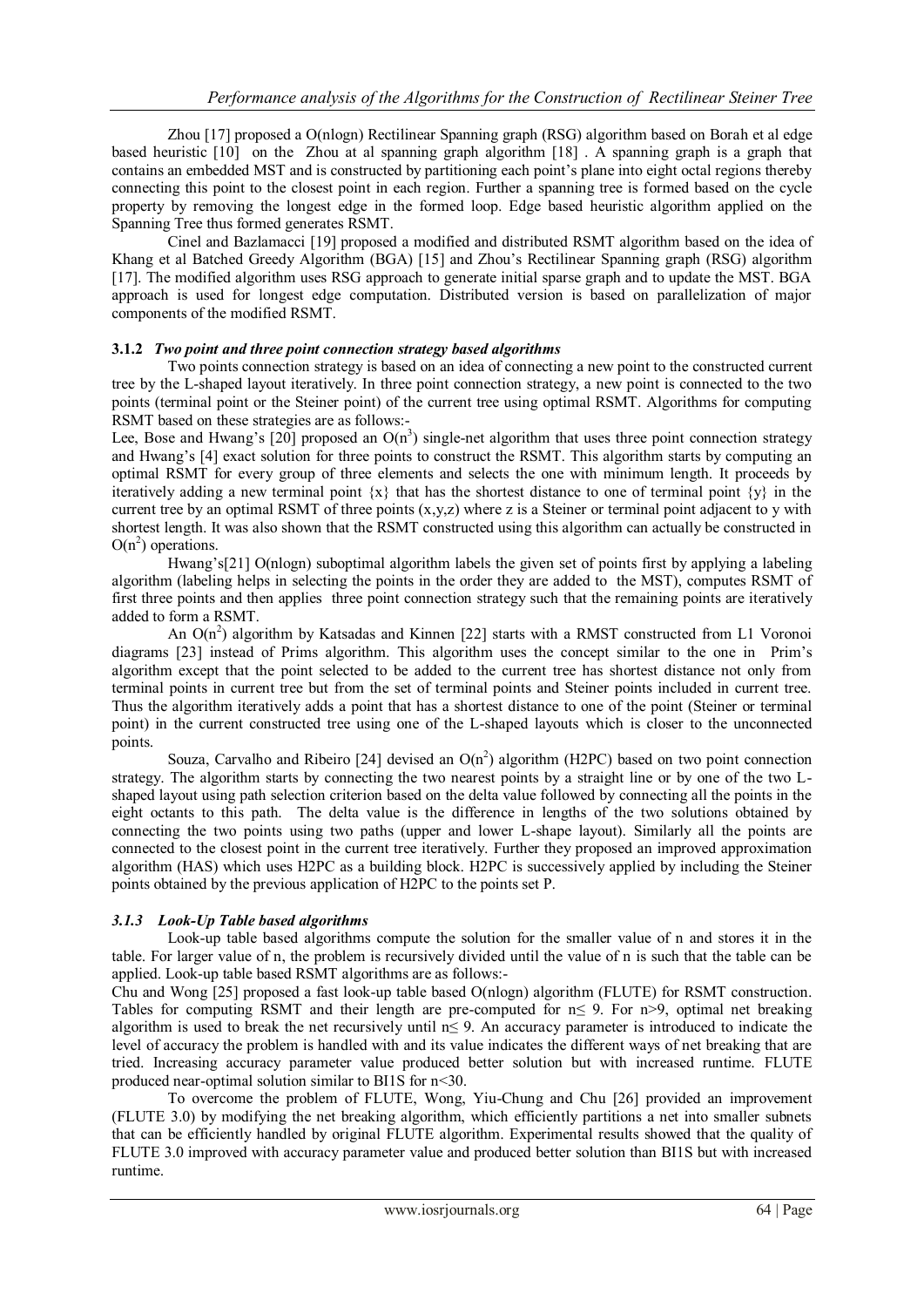# *3.1.4 Genetic algorithms*

Genetic algorithms are based on the concept of natural evolution. They solve the optimization problems by relating the problem to natural evolution and apply similar techniques such as inheritance, generation, mutation etc. Genetic algorithms for RSMT construction are as follows:-

Julstrom[27] proposed a genetic algorithm that converts the list of spanning tree edges into RSMT. This algorithm searches the product space of the space of the MST on given set of points with the space of the choice of Steiner points for each and every MST edge to identify the RSMT. Since search space grows with n value, the performance deteriorates for large problem instances.

To improve the performance, Julstrom[28] reduced the search space by first constructing RMST for the given set of points and then searched only the space of Steiner point choices for each of the spanning tree edges. The candidate RSMT is encoded as binary strings and the two genetic operators (two-point crossover and position-by-position mutation) are applied.

# **3.***1.5 Probabilistic algorithms*

Probabilistic algorithms are the randomized algorithms where the result obtained depends on the chance and the problem space is searched based on probabilistic model of candidate solutions to the problem. Probabilistic based RSMT algorithms are as follows:-

Komlos and Shing's [29]  $O(f(t)n + nlogn)$  probabilistic partitioning algorithm recursively partitions a given set of n points in unit square into  $4^k$  small rectangles where k is  $[\log_4 n/t]$  and t>0. The algorithm proceeds by recursively partitioning the rectangle into two sub-rectangles with a vertical line segment based on the median x co-ordinate. Further each of the sub-rectangles is partitioned with a horizontal line segment based on the median y co-ordinate. For each of the partition the dynamic algorithm of Dreyfus and Wagner [35] (the algorithm considers all subsets of given set of points P in order of increasing size and for each subset applies the following decomposition theorem - the optimal Steiner tree for a set of points P can be decomposed into three subsets R, S and  $\{v\}$  such that for some u not in P, the optimal Steiner tree of R U  $\{u\}$  and S U  $\{u\}$  and the shortest distance between u and v is the optimal Steiner tree for P ) is applied. The second algorithm has the reduced time complexity of  $O(g(t)n)$  by avoiding the  $O(n \log n)$  time spent in partitioning the given set of points.

Bern [31] proposed an algorithm similar to Kruskal's MST algorithm with following results i) Length of the generated RSMT is 29% shorter than MST. ii) At least .039n Steiner points are added in the optimal RSMT.

Hwang and Yao [32] applied the Bern's probabilistic result [31] on Exactly-N model with following results i) The length of generated RSMT is at least 0.0014n shorter than MST for large n. ii) At least .041n Steiner points are added in the optimal RSMT.

Chen, Zhao and Ahmadi [33] presented an algorithm based on probabilistic model. The probability of the patterns passing over individual edges is computed and only the edges with high probability are selected.

# *3.1.6 Other heuristic algorithms*

Chung and Hwang [34] computed the length of RSMT with respect to the perimeter of the rectangle enclosing the given points for  $n \leq 10$ .

A heuristic presented by Beasley [35] considered all the connected sub graphs of MST which contains four vertices, finding the optimal Steiner trees for each of the sub graph.

Lim, Cheng and Wu [36] presented a new formulation of RST known as Performance Oriented RST which proceeds by identifying the edges and the direction for the edges to grow from source to destination.

Chen, Quio, Zhou and Cheng [37] proposed a more stable O(nlogn) Refined Single Trunk Tree (RST-T) algorithm, an improvement of a Steiner heuristic called Single Trunk Steiner Tree [38]. The points are either connected to the trunk (a line which goes horizontally or vertically through the median of the points) or the stem (edge that connects a point to the trunk), whichever is shorter (fig. 6).



Fig. 6 Refined Single Trunk Tree

Elaheh, Kastner, and Sarrafzadeh [39] looked at the Steiner tree in a new perspective: flexibility. The algorithm takes a stable Steiner tree as an input and maps it into a more flexible Steiner tree which helps routing during congestion.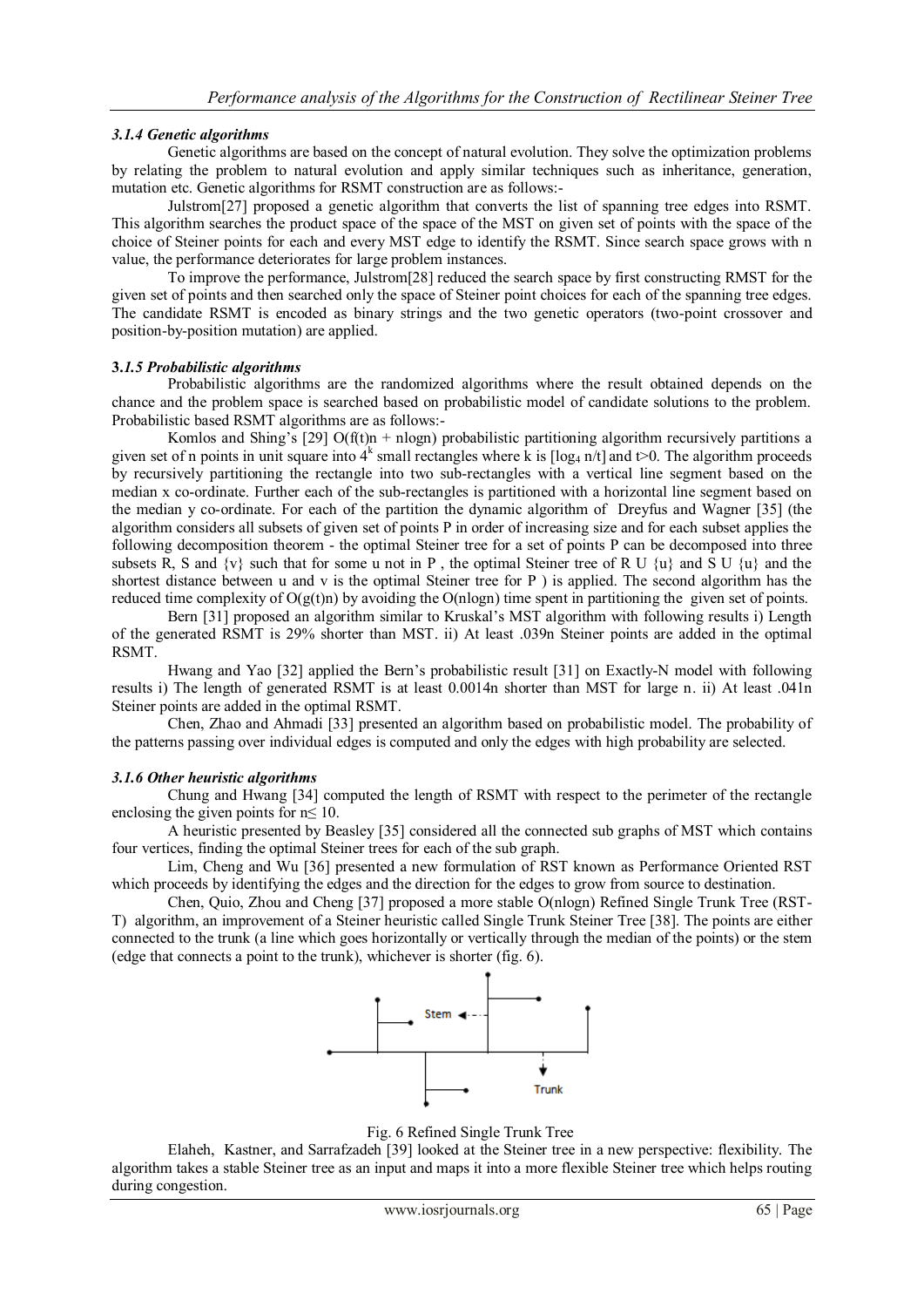Hu et al [40] presented an  $O(n^2)$  algorithm based on ant colony optimization (ants are placed on the points and one ant is allowed to move leaving behind a trail for others to follow).



Fig. 7 Delaunay Triangulation

Wang et al  $[41]$  proposed an  $O(n^2 \log n)$  algorithm which first constructs a Bounded degree Neighborhood Graph (BNG)- a sub graph of Delaunay Triangulation(fig. 7), RMST over it and then applies polygon contraction to obtain RSMT.

#### *3.1.7 Comparison of approximation algorithms*

Spanning tree embedded algorithms are a good choice. BI1S is the champion with 11% improvement over the MST and only 0.5% away from the optimal. BGA produces output with less solution quality and runtime compared to BI1S. Edge-based heuristic gives solution similar to BI1S with better runtime but does scale well for large problem instances. RSG is based on edge-based heuristic with improved performance and runtime. Two point and three point connection strategy based algorithms generate RSMT with solution quality degrading for increasing n value. Probabilistic and genetic algorithms have high time complexity and hence not suitable for larger n value problem instances. Look-up table based algorithms have an accuracy parameter that allows the user to control the accuracy and the runtime. RST-T has the lowest runtime but with less solution quality.

## *3.2 Exact Algorithms*

Exact algorithms are based on the Full Steiner Tree construction [42]. RSMT is called a Full Steiner Tree (FST) if all points are the leaves of the Tree. At every point with more than one degree, the tree can be split into edgedisjoint Full Steiner Trees that have in common only the split points. Those trees are called full components. Hwang [4] showed that the topologies of full components have only two restricted structure (fig 8) and every RSMT consisted of number of full components that intersect at points of degree 2 or more.



Fig. 8 Two topologies of Full component

The exact algorithms (Geo-Steiner[43, 44]) for RSMT work in two stages. In first stage, candidate full components are identified. In the second stage, subset of the identified full components whose union is a RSMT are selected and concatenated. The existing exact algorithms for RSMT construction are based on three approaches: backtrack searching, dynamic programming and integer programming.

Salowe and Warne [45] proposed an algorithm which finds the candidate full components that can be a part of RSMT by applying tests (coarse tests and set-specific tests), to judge whether the point set can be accepted or rejected as candidate full components and then backtrack search is used to obtain the subset of the full components from which FST can be extracted. Backtrack search starts with a single full component and recursively adds full component to the current solution until FST over a given set of points is generated. If adding a full component results in a cycle, then the search backtracks and adds some other full component.

Ganley and Cohoon[46,47] gave two dynamic programming algorithms. The first is Full-set Dynamic Programming(FDP) algorithm, which was based on the idea that optimal RSMT for a set of points P is either a FST and hence can be computed using Hwang's theorem[4] or else is composed of two smaller RSMT's A and B such that |AUB|=|P| and |A∩B|=1. The algorithm enumerates all possible subsets of P in order of increased cardinality with time complexity of  $O(n3^n)$ . The second algorithm- Screened Full-set Dynamic programming(SFDP) with time complexity  $O(n^2 2.62^n)$  was based on the idea of full-set screening, where number of tests were conducted to reduce the number of full components that could be considered as candidate full components.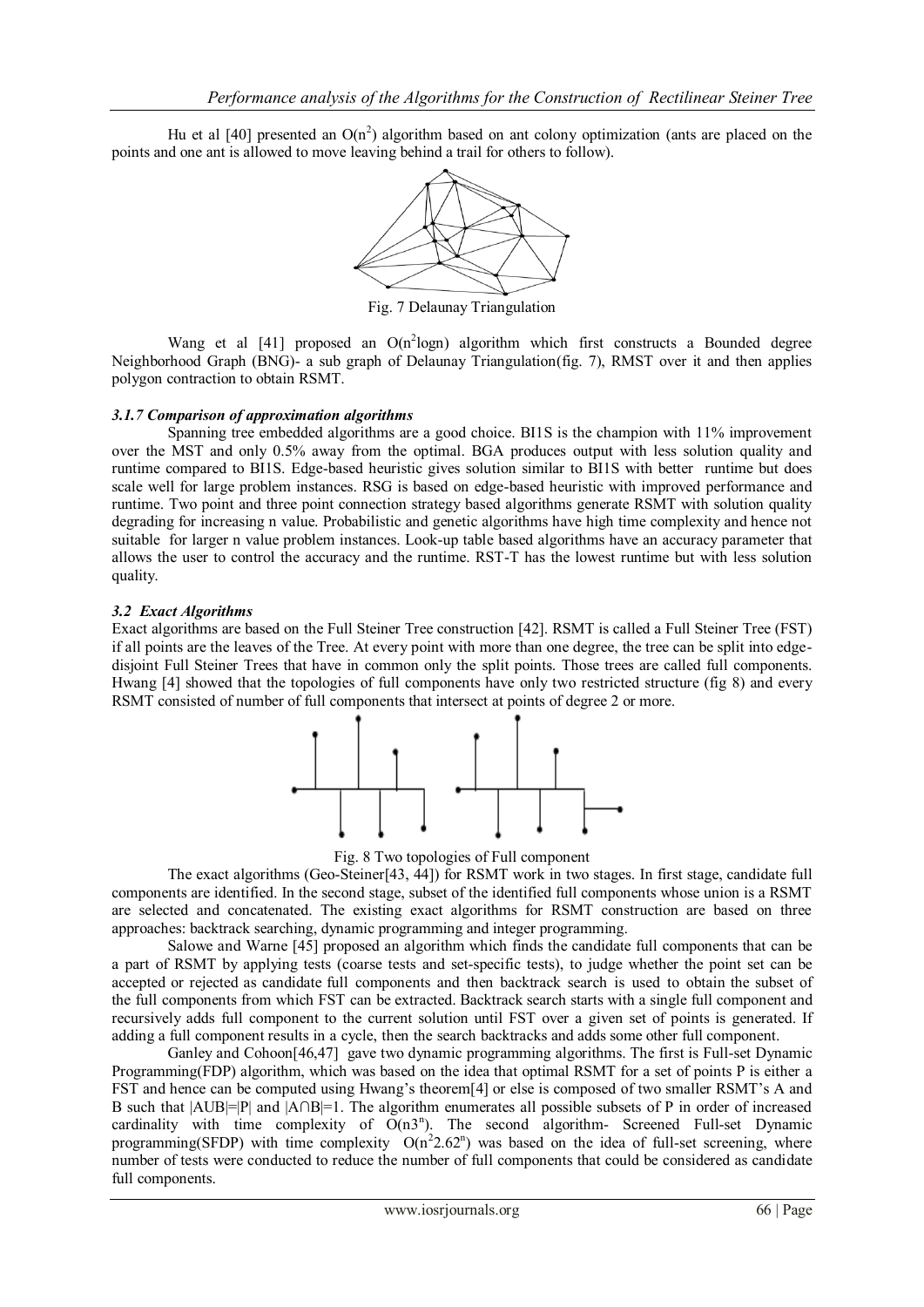Fößmeier and Kaufmann [48] also used dynamic programming to combine the smaller number of full components and reduced the runtime to  $O(n2.38<sup>n</sup>)$  as compared to  $O(n<sup>2</sup>2.62<sup>n</sup>)$  by Ganley and Cohoon [47]. It was shown that for the given set of points P, there can be a RSMT containing only tree stars as full components and hence the number of full components to be considered was reduced. In a tree star the triangles defined by 45<sup>o</sup> diagonals on both sides of each segment do not contain any other point of the given point set P.

Warme [49] used a branch and cut algorithm based on integer programming. This method was much faster than backtrack search or dynamic programming.

#### *3.2.1 Comparison of Exact algorithms*

Exact algorithm based on backtrack search has a very steep runtime growth and hence suitable only medium sized problem instances. Dynamic programming based exact algorithms produced better worst case bound but with a huge memory requirement. The exact algorithm based on integer programming is faster than the dynamic programming or backtrack search.

| Comparison of important RSM I Algorithms |                                                  |                                                                 |                    |                                                     |                                                                                                  |
|------------------------------------------|--------------------------------------------------|-----------------------------------------------------------------|--------------------|-----------------------------------------------------|--------------------------------------------------------------------------------------------------|
| SI.<br>No                                | Algorithm                                        | <b>Underlying Concept</b>                                       | Time<br>Complexity | <b>Advantages</b>                                   | <b>Disadvantages</b>                                                                             |
|                                          | <b>Batched Iterated</b><br>Steiner Tree (BI1S)   | Approximation algorithm,<br>Spanning Tree embedded<br>algorithm | $O(n^4 \log n)$    | Produces near-<br>optimal solution                  | High runtime                                                                                     |
| $\overline{c}$                           | <b>Batched Greedy</b><br>Algorithm(BGA)          | Approximation algorithm,<br>Spanning Tree embedded<br>algorithm | $O(nlog^2 n)$      | Produces near-<br>optimal solution,<br>good runtime | Solution quality inferior to<br>B <sub>I1</sub> S                                                |
| 3                                        | Refined Single Trunk<br>(RST-T) algorithm        | Approximation algorithm,<br>Other heuristic algorithm           | O(nlogn)           | Fast (good runtime)                                 | Solution is far away from<br>optimal for larger n                                                |
| 4                                        | Rectilinear Spanning<br>Graph Algorithm<br>(RSG) | Approximation algorithm,<br>Spanning Tree embedded<br>algorithm | O(nlogn)           | Fast (good runtime)                                 | Solution is not optimal.                                                                         |
| 6                                        | Edge-based heuristic                             | Approximation algorithm,<br>Spanning Tree embedded<br>algorithm | $O(n^2)$           | Produces near-<br>optimal solution                  | Does not scale well.                                                                             |
| 5                                        | Fast Look-Up Table<br>based<br>algorithm(FLUTE)  | Approximation algorithm,<br>Look-up table based<br>algorithm.   | O(nlogn)           | Fast, near-optimal<br>solution for $n<30$           | Solution is far away from<br>optimal for $n > 30$                                                |
| 6                                        | GeoSteiner                                       | Exact algorithm                                                 |                    | Optimal solution                                    | High runtime                                                                                     |
| 7                                        | FLUTE-3.0                                        | Approximation algorithm,<br>Look-up table based<br>algorithm    | $O(nlog^2 n)$      | Fast and accurate                                   | Increasing accuracy<br>parameter value results in<br>good solution but with<br>increased runtime |

TABLE I Comparison of Important RSMT Algorithms

# **IV. CONCLUSION**

This paper presents a comprehensive analysis of various algorithms for computing the Rectilinear Steiner Minimum Tree. Table I provides the comparison of the important existing algorithms for the construction of RSMT. The selection of an algorithm is based on various parameters, the important ones being good solution quality (wire length) and runtime (time complexity). If good solution quality (reduced wire length) is the main aim GeoSteiner [43,44], BI1S[8], BGA[15], edge-based heuristic and RSG[17] are the good choice and if runtime is the main concern, then RST-T[37] and FLUTE[25] are the best options. FLUTE 3.0[26] produce a near-optimal solution by controlling the accuracy parameter. But, the decision regarding the selection of the algorithm for RSMT is a trade-off between efficiency and runtime. Therefore, there is a need for an algorithm or approach for the construction of RSMT to address the above challenge.

#### **REFERENCES**

- [1] Sherwani, Naveed A. *Algorithms for VLSI Physical Design Automation*. Kluwer Academic Publishers, 1998.
- 
- [2] Hanan, Maurice, On Steiner's problem with rectilinear distance, *SIAM Journal on Applied Mathematics* 14.2 (1966): 255-265. [3] Garey, Michael R., and David S. Johnson, The rectilinear Steiner tree problem is NP-complete, *SIAM Journal on Applied Mathematics* 32.4 (1977): 826-834.
- [4] Hwang, Frank K, On Steiner minimal trees with rectilinear distance, *SIAM journal on Applied Mathematics* 30.1 (1976): 104-114.
- [5] Ho, J-M., Gopalakrishnan Vijayan, and C. K. Wong, New algorithms for the rectilinear Steiner tree problem, *Computer-Aided Design of Integrated Circuits and Systems, IEEE Transactions on* 9.2 (1990): 185-193.
- [6] Kahng, Andrew B., and Gabriel Robins, On the performance bounds for a class of rectilinear Steiner tree heuristics in arbitrary dimension, *Computer-Aided Design of Integrated Circuits and Systems, IEEE Transactions on* 11.11 (1992): 1462-1465.
- [7] Hasan, N., G. Vijayan, and C. K. Wong, A neighborhood improvement algorithm for rectilinear Steiner trees, *Circuits and Systems, 1990., IEEE International Symposium on*. IEEE, 1990.
- [8] Kahng, Andrew B., and Gabriel Robins, A new class of iterative Steiner tree heuristics with good performance, *Computer-Aided Design of Integrated Circuits and Systems, IEEE Transactions on* 11.7 (1992): 893-902.
- [9] Ting-Hai, Chao, and Hsu Yu Chin., Rectilinear Steiner tree construction by local and global refinement, *Computer-Aided Design, 1990. ICCAD-90. Digest of Technical Papers., 1990 IEEE International Conference on*. IEEE, 1990.